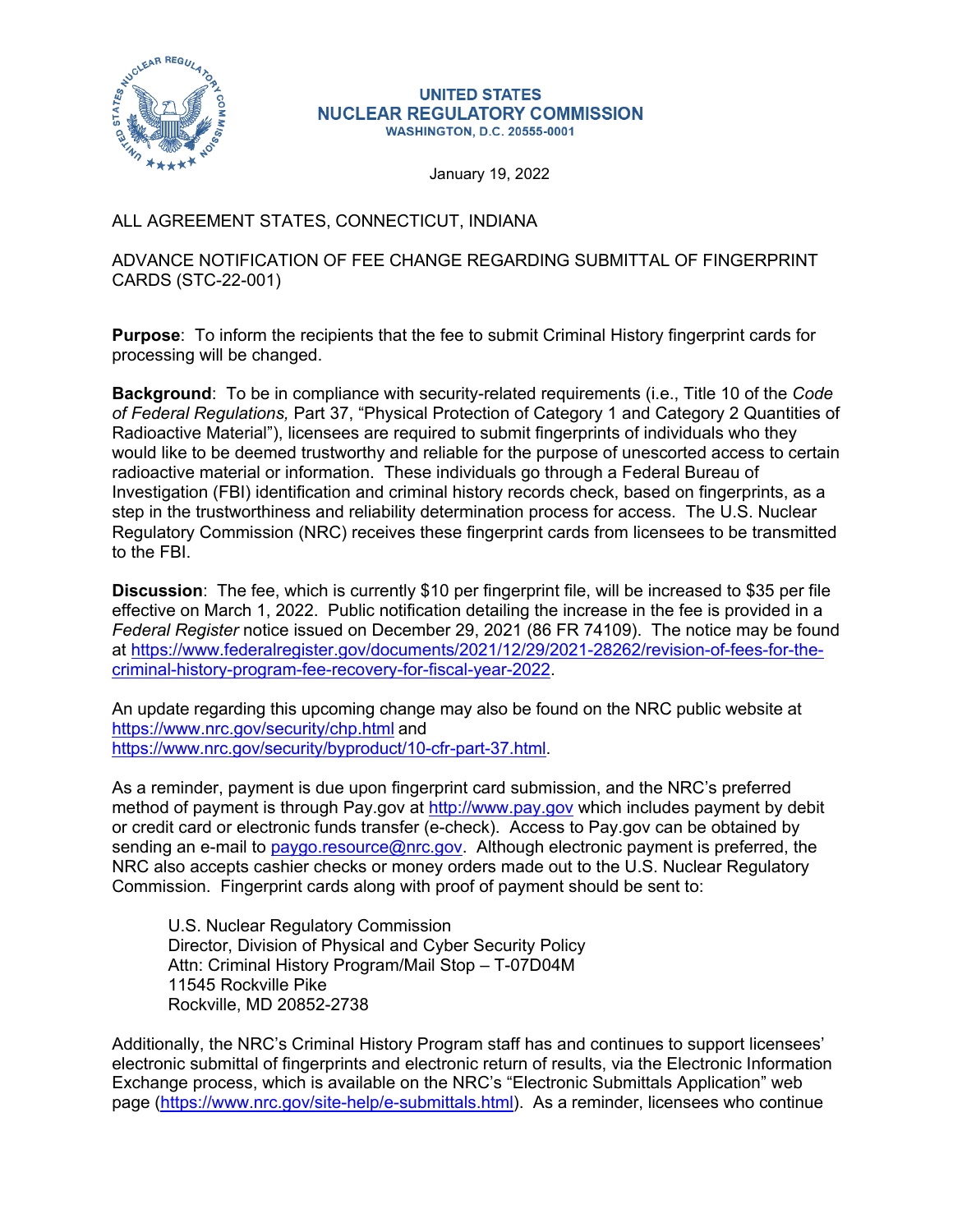to submit hardcopy fingerprint cards via mail may opt to participate in a process to receive results electronically. Details on this process may be found in the July 8, 2019, STC letter, "Fingerprint Card Results Process Improvement (STC-19-041)" (Agencywide Documents Access and Management System Accession No. [ML19169A323\)](https://adamswebsearch2.nrc.gov/webSearch2/main.jsp?AccessionNumber=ML19169A323).

An e-mail communication about the fee change will be sent out to NRC and Agreement State licensees via GovDelivery. Please forward this notification to your applicable licensees to ensure that they received this communication.

If you have any questions regarding this correspondence, please contact the individual named below.

POINT OF CONTACT: Kim Lukes E-MAIL: Kim.Lukes@nrc.gov TELEPHONE: (301) 415-6701

Signed by Anderson, Brian on 01/19/22

 Brian C. Anderson, Chief State Agreement and Liaison Programs Branch Division of Materials Safety, Security, State, and Tribal Programs Office of Nuclear Material Safety and Safeguards